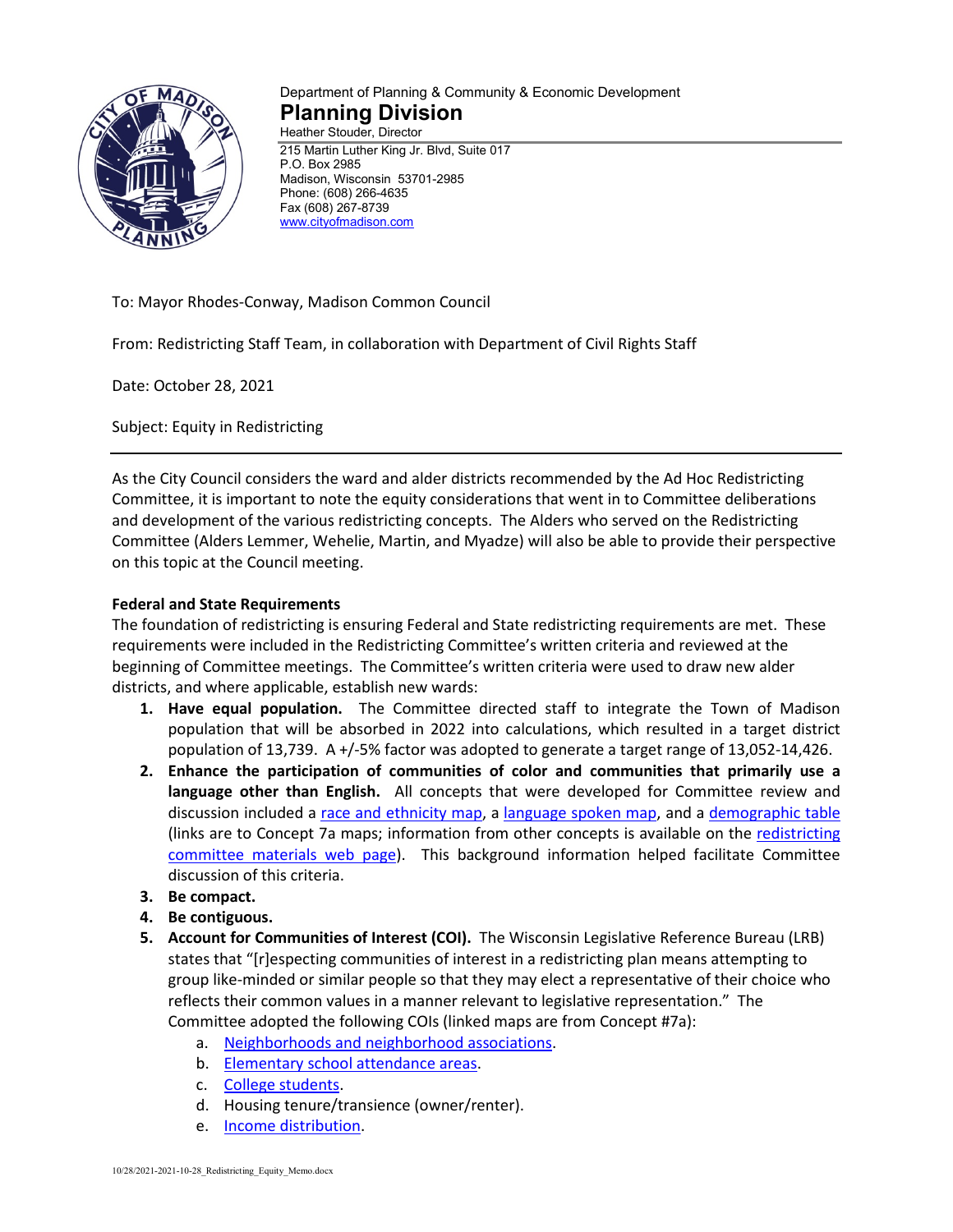October 28, 2021 Page 2

In addition, the Committee adopted two criteria that are not State or Federal requirements: use major roads and other physical barriers as alder district boundaries; and ensure various alder districts are exposed to future population growth. While not officially designated as a one of the written criteria, the Committee often highlighted they would not take into account where current Alders reside as a basis for drawing new alder districts.

All criteria are a balancing act – for example, the compactness criteria (#3) should not be set aside to meet the communities of color criteria (#2).

The primary equity criteria from the above list are #2 and #5. Regarding criteria #2, the decennial census does not collect information on language spoken, so staff relied on the Census Bureau's American Community Survey, which provides data at larger geographies. Concept #7a successfully keeps most concentrations of these populations together, while balancing other criteria.

The other component of criteria #2 is enhancing the participation of communities of color, which is done by creating districts that have higher percentages of people of color where reasonably possible. The percentage of the City's population that is nonwhite and Hispanic white increased by 6.9% since the 2010 Census (from 24.3% to 31.2% of the total population). Note that the Census questions concerning race and ethnicity wer[e not exactly the same between 2010 and 2020.](https://www.census.gov/newsroom/blogs/random-samplings/2021/08/improvements-to-2020-census-race-hispanic-origin-question-designs.html) In general, the 2020 question concerning race allowed for more flexibility in responses, which may have led to more people replying with more detail. There were also technical changes in the way the Census Bureau processed information that allowed for more detailed responses to be more accurately represented.

Under the four most recent concepts reviewed by the Redistricting Committee (#5b, #7a, #7b, and #7c), the percentage of people of color went up in 18 or 19 of the 20 alder districts. After the 2010 Census, there was only one district (14) that had over 35% people of color. Concept #7a has six districts over 35%, with District 14 at 59% and District 20 at 44%. While Concept #5b created more districts with 40+% people of color, it also split more neighborhoods, which was considered an important COI in the Committee's deliberations.

The Committee continued to keep the redistricting criteria, and in particular the equity-related criteria, at the center of deliberations during the process. For example, the Committee directed staff to prepare a concept (#7c) that kept the Arbor Hills neighborhood and adjacent Leopold neighborhood within District 14. However, in reviewing the data and hearing public testimony related to Concept #7c, the Committee felt that #7a remained the preferred concept, as it had more districts with 35+% people of color and did not split the Burr Oaks neighborhood between alder districts.

## **Compressed Timeline**

COVID delayed the release of 2020 Census data which created uncertainty regarding local redistricting deadlines included in State Statute. Dane County, and the cities, villages and towns in Dane County, are following a compressed redistricting timeline to establish new wards and voting districts in time for the 2022 Spring Election.

Staff began compiling background data and information and publicizing redistricting prior to the 2020 Census data release on August  $12<sup>th</sup>$ , including encouraging residents to submit comments on what they see as COIs. However, interest in the community did not pick up until initial redistricting concepts were released in mid-September. Unfortunately, the shortened timeline allowed for less engagement with the community around draft redistricting concepts than took place in 2011. Still, in addition to making the two main concepts available for review on the Redistricting web page (along with background